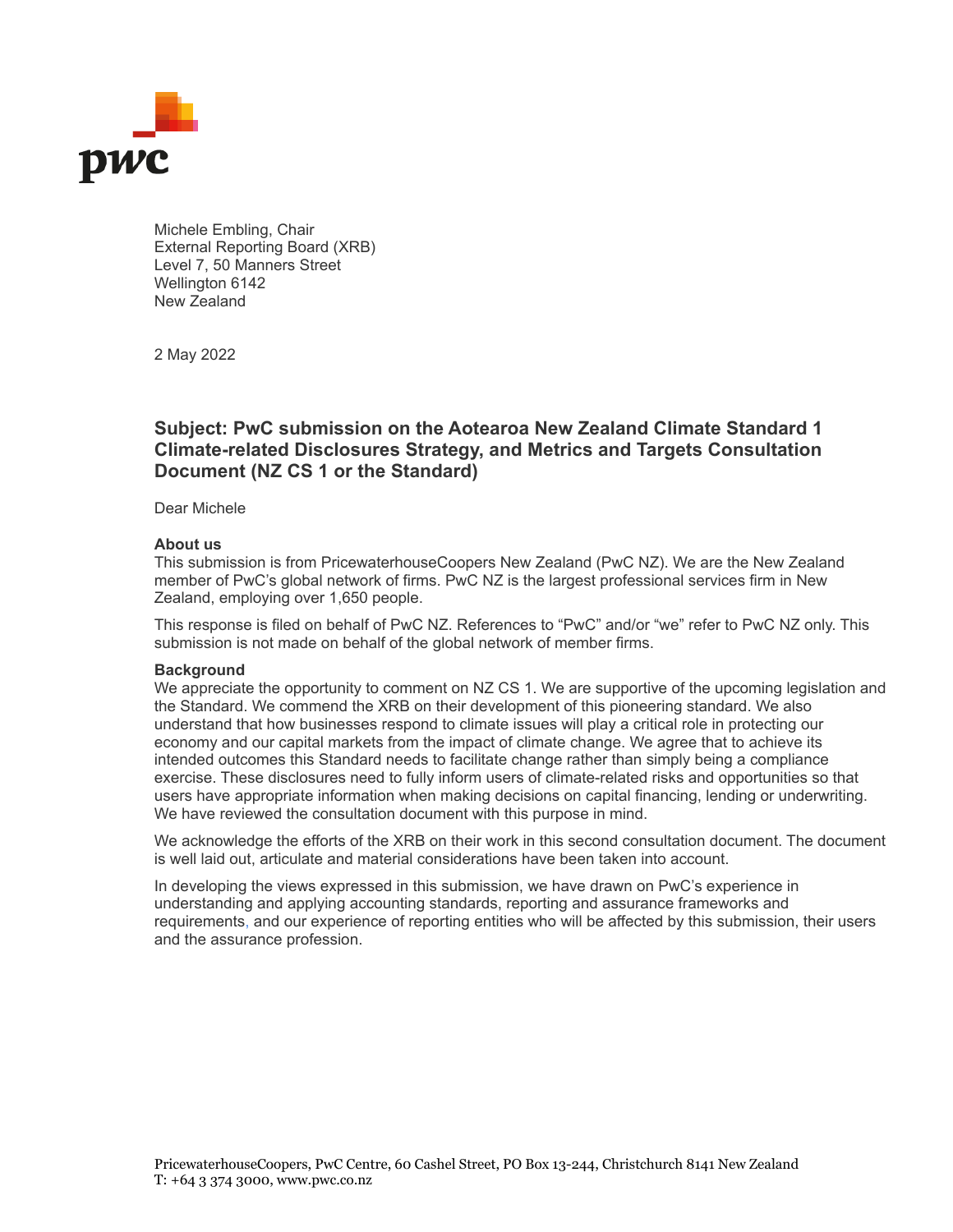

Set out below are our high level observations on NZ CS 1.

● **Definitions**: We support utilising the same definitions as the Task Force on Climate-related Financial Disclosures (TCFD) or the New Zealand Equivalents to International Financial Reporting Standards (NZ IFRS), where applicable, to minimise the risk of misinterpretation and encourage alignment of New Zealand reporters to those internationally. The definitions from NZ IFRS, at times, provide a more comprehensive definition based on control, influence or the ability an agent has to direct activities that affect climate related issues/entity outcomes and reporting.

We have identified some terms we believe should be clearly defined to remove ambiguity and ensure consistent application of the Standard. We have included these in our answer to Question 11 below.

- **Principles based approach:** We support having a principles based approach for NZ CS 1 as this allows Climate Reporting Entities (CREs/CRE) to provide information that is relevant to their sector/entity. A principles based approach allows preparers to more readily apply judgement and materiality.
- **Sector guidance:** We support the XRB in ultimately issuing sector specific guidance. This will be an important step in the consultation process to ensure consistent and comparable application of NZ CS 1. We also support the XRB in leveraging existing guidance already developed and provided by the TCFD (and like organisations/standards) to ensure international consistency and comparability.
- **Overall consultation process**: As stated previously, we have kept our responses to the questions raised in NZ CS 1 succinct as this consultation document is only the second stage of the feedback process. We look forward to providing further feedback on the Climate Standards in the future.

## **PwC responses to XRB Questions**

1. Do you think the proposed Strategy section of NZ CS 1 meets primary user needs?

- a. Do you think that the information in this section of the standard will provide information that is useful to primary users for decision making? If not, please explain why not and identify any alternative Proposals.
- b. Do you consider that this section of the standard is clear and unambiguous in terms of the information to be disclosed? If not, how could clarity be improved?
- c. Do you consider that this section of the standard is adequately comprehensive and achieves the right balance between prescriptiveness and principles-based disclosures? If not, what should be removed or added to achieve a better balance?

Yes, we believe the proposed Strategy section of NZ CS 1 meets primary user needs.

- a. Yes, this information will be useful for decision making of primary users.
- b. Yes, this section is clear and unambiguous. To further enhance clarity:
- NZ CS 1: 7. (b) (ii) We agree that moving this proposed disclosure to the Governance section makes sense for consistency throughout the standard.
- NZ CS 1: Page 26, 6.5., Final paragraph: It is stated that a CRE should report their progress towards understanding and managing climate-related risk and opportunities. This should be a mandatory disclosure in the final NZ CS 1.
- c. We believe that this section of the Standard is adequately comprehensive and achieves the right balance between prescriptiveness and principles-based disclosures.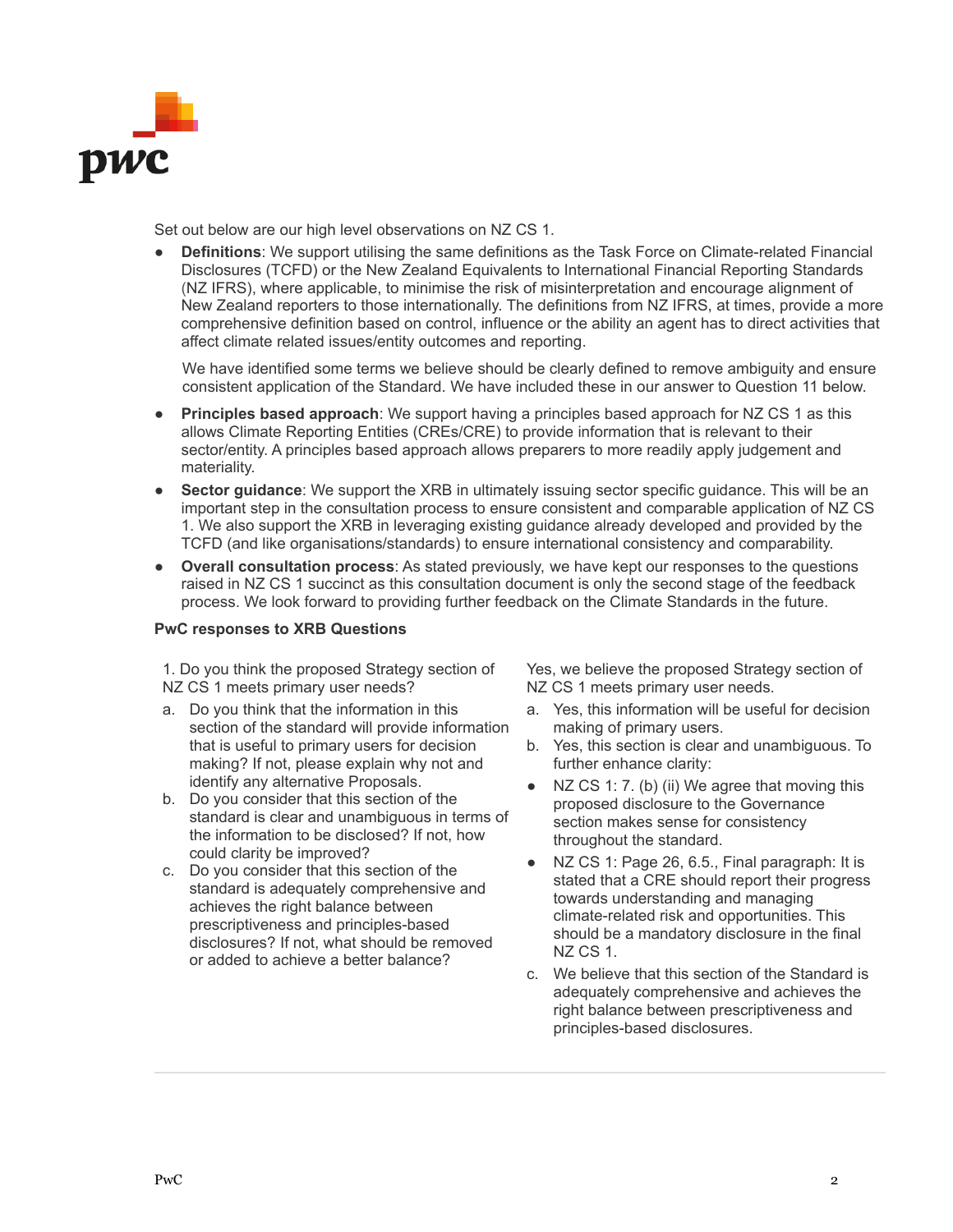

|                                                                                                                                                                                                                                                                                                                                                                                     | We agree that additional guidance, such as sector<br>guidance, should be included in the accompanying<br>guidance to the Standard. We will review this<br>guidance once it is released and provide<br>comments then.                                                                                                                                                                                                                                                                                                                                                                                                                                                                                                                                                                                                                                                                                                          |
|-------------------------------------------------------------------------------------------------------------------------------------------------------------------------------------------------------------------------------------------------------------------------------------------------------------------------------------------------------------------------------------|-------------------------------------------------------------------------------------------------------------------------------------------------------------------------------------------------------------------------------------------------------------------------------------------------------------------------------------------------------------------------------------------------------------------------------------------------------------------------------------------------------------------------------------------------------------------------------------------------------------------------------------------------------------------------------------------------------------------------------------------------------------------------------------------------------------------------------------------------------------------------------------------------------------------------------|
| 2. Do you agree that a standalone disclosure<br>describing the entity's business model and<br>strategy is necessary? Why or why not?                                                                                                                                                                                                                                                | We agree that a brief standalone disclosure on<br>describing the entity's business model and<br>strategy assists in the understanding of the overall<br>climate change disclosures.                                                                                                                                                                                                                                                                                                                                                                                                                                                                                                                                                                                                                                                                                                                                           |
| 3. Do you agree that we should not prescribe<br>which global mean temperature increase<br>scenario(s) should be used to explore higher<br>physical risk scenarios (such as 2.7°C and/or<br>3.3°C or by using Representative Concentration<br>Pathways (RCP) such as RCP4.5 or 6), but rather<br>leave this more open by requiring a 'greater than<br>2°C scenario'? Why or why not? | We agree that there could be benefits to using<br>prescribed scenarios. However, at this stage there<br>is significant uncertainty about the future of climate<br>change and the potential impacts of climate<br>change on business, so it therefore makes sense<br>to not prescribe scenarios.<br>Additionally, relevant scenarios can also vary by<br>sector/industry and the individual CRE based on<br>the nature of their business and operations.<br>Therefore, we think it is reasonable and<br>appropriate for management to determine which<br>scenarios they consider plausible and applicable<br>to their sector/business.<br>It is important that whatever scenarios are used<br>are clearly identified and that the underlying<br>assumptions are clearly disclosed and explained<br>by the CRE.<br>The XRB could consider providing guidance as to<br>what scenario resources are available for CREs to<br>use. |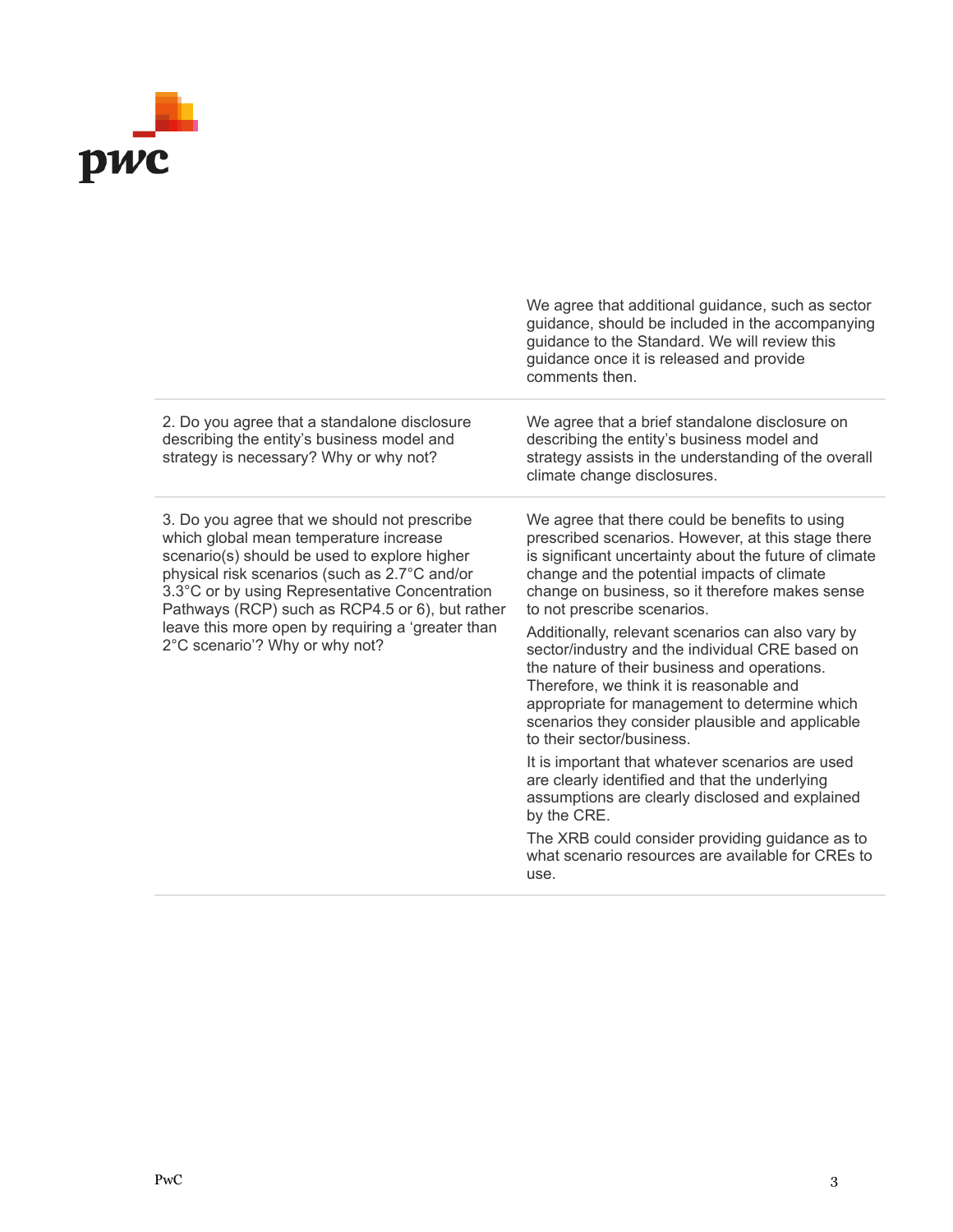

| 4. We do not require transition plans to be tied to<br>any particular target such as net zero and/or<br>1.5°C, but that entities will be free to disclose this<br>if they have done so. Do you agree? Why or why<br>not?                                                                                                                                                                                                                                                                                   | We agree as it is up to CREs to determine and<br>decide their transition plan and/or particular target<br>based on the nature of their business and their<br>emissions, their ability to impact, reduce and/or<br>purchase carbon credits to reduce their emissions<br>and the emissions data available to them to track<br>their emissions effectively.<br>The XRB could recommend carbon emissions<br>target options, such as the Science Based Targets<br>Initiative, to provide guidance for CREs. This way<br>the CRE can understand what the target options<br>are and the XRB could provide recommendations<br>on which targets are best to utilise. |
|------------------------------------------------------------------------------------------------------------------------------------------------------------------------------------------------------------------------------------------------------------------------------------------------------------------------------------------------------------------------------------------------------------------------------------------------------------------------------------------------------------|-------------------------------------------------------------------------------------------------------------------------------------------------------------------------------------------------------------------------------------------------------------------------------------------------------------------------------------------------------------------------------------------------------------------------------------------------------------------------------------------------------------------------------------------------------------------------------------------------------------------------------------------------------------|
| 5. Do you have any views on the defined terms as<br>they are currently proposed?                                                                                                                                                                                                                                                                                                                                                                                                                           | We have no other views or comments on the<br>defined terms as they are currently proposed.                                                                                                                                                                                                                                                                                                                                                                                                                                                                                                                                                                  |
| 6. The XRB has identified adoption provisions for<br>some of the specific disclosures in NZ CS 1:<br>Do you agree with the proposed first-time<br>a.<br>adoption provisions? Why or why not?<br>In your view, is first-time adoption relief<br>b.<br>needed for any of the other disclosure<br>requirements? Please specify the disclosure<br>and provide a reason.<br>If you are requesting further first-time adoption<br>C.<br>relief, what information would you be able to<br>provide in the interim? | We support the use of the first-time adoption<br>provisions. The CREs will have a more informed<br>view of the ability of preparers to meet the<br>requirements of the Climate Statements and<br>whether additional provisions are necessary.                                                                                                                                                                                                                                                                                                                                                                                                               |
| 7. Do you think the proposed Metrics and Targets<br>section of NZ CS 1 meets primary user needs?<br>a. Do you think that the information in this<br>section of the standard will provide information<br>that is useful to primary users for decision<br>making? If not, please explain why not and<br>identify any alternative Proposals.<br>b. Do you consider that this section of the<br>standard is clear and unambiguous in terms of                                                                  | Yes, we believe the proposed Metrics and Targets<br>section of NZ CS 1 meets primary user needs.<br>Yes, this information will be useful for decision<br>a.<br>making of primary users. However we have<br>identified an instance where the information<br>will be more useful to decision making if the<br>alternative below is updated.                                                                                                                                                                                                                                                                                                                   |

the information to be disclosed? If not, how

could clarity be improved?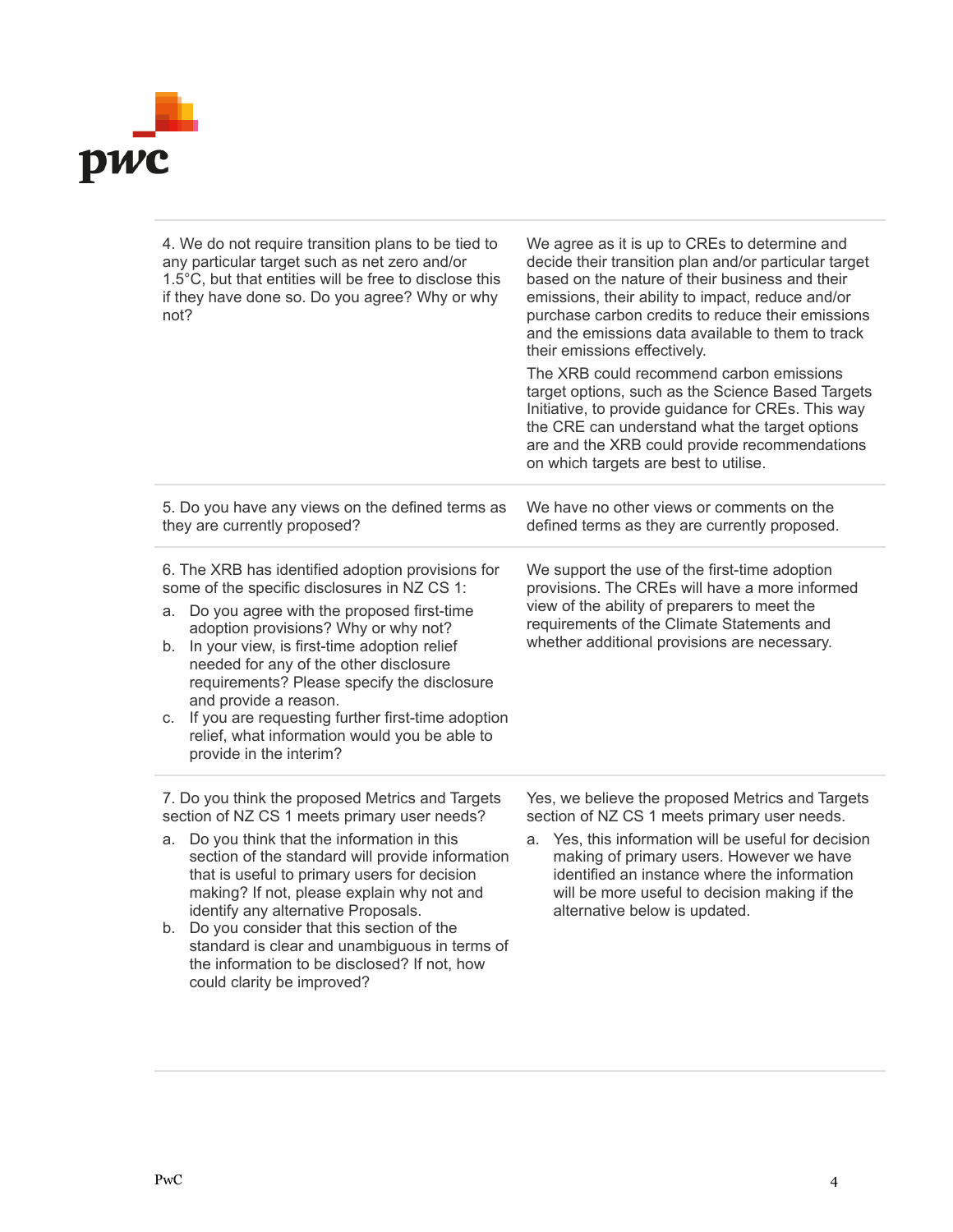

| c. Do you consider that this section of the<br>standard is adequately comprehensive and<br>achieves the right balance between<br>prescriptiveness and principles-based<br>disclosures? If not, what should be removed<br>or added to achieve a better balance?                                                                                                 | NZ CS 1: 4 (c) The ability to choose which<br>method is applied reduces consistency and<br>comparability between CREs. It would be<br>more valuable to require the assessment<br>under all three methods. If the measure is not<br>applicable the CREs could disclose this. By<br>doing this, it reduces some of the need for<br>sector specific guidance.<br>b. Yes, this section clearly sets out what<br>information is required to be disclosed.<br>c. We believe that this section of the Standard is<br>adequately comprehensive and achieves the<br>right balance between prescriptiveness and<br>principles-based disclosures. However, we<br>have identified an area where further guidance<br>is required.<br>NZ CS 1: Page 38, 7.6.3., Paragraph 1: The<br>ability to choose entity or industry specific<br>metrics decreases the ability to have<br>consistency and comparability between CREs.<br>The XRB should provide guidance, especially<br>sector guidance, on how metrics should be<br>applied in practice.<br>We also agree that overall, additional guidance,<br>such as sector guidance, should be included in the<br>accompanying guidance to the Standard. |
|----------------------------------------------------------------------------------------------------------------------------------------------------------------------------------------------------------------------------------------------------------------------------------------------------------------------------------------------------------------|-------------------------------------------------------------------------------------------------------------------------------------------------------------------------------------------------------------------------------------------------------------------------------------------------------------------------------------------------------------------------------------------------------------------------------------------------------------------------------------------------------------------------------------------------------------------------------------------------------------------------------------------------------------------------------------------------------------------------------------------------------------------------------------------------------------------------------------------------------------------------------------------------------------------------------------------------------------------------------------------------------------------------------------------------------------------------------------------------------------------------------------------------------------------------------------|
| 8. We have not specified industry-specific metrics.<br>The guidance will direct preparers where to look<br>for industry-specific metrics. Do you believe this is<br>reasonable or do you believe we should include a<br>list of required metrics by industry? If so, do you<br>believe we should use the TCFD<br>recommendations or follow the TRWG prototype? | We agree with the approach to allow CREs to<br>report the metrics they actually use. Additionally,<br>we believe that sectors should work together to<br>decide what metrics make the most sense for the<br>sector. Due to this, the XRB may wish to consider<br>specific industry metrics in the future.                                                                                                                                                                                                                                                                                                                                                                                                                                                                                                                                                                                                                                                                                                                                                                                                                                                                           |
| 9. We will require disclosure of scope 3 value<br>chain emissions as part of this standard. Are there<br>areas (particularly in your scope 3 value chain)<br>where there are impediments to measuring at<br>present? If so, what are these areas and when do<br>you think it might be possible to measure these<br>areas?                                      | It is more appropriate for CREs, as preparers, to<br>provide comments on this question.                                                                                                                                                                                                                                                                                                                                                                                                                                                                                                                                                                                                                                                                                                                                                                                                                                                                                                                                                                                                                                                                                             |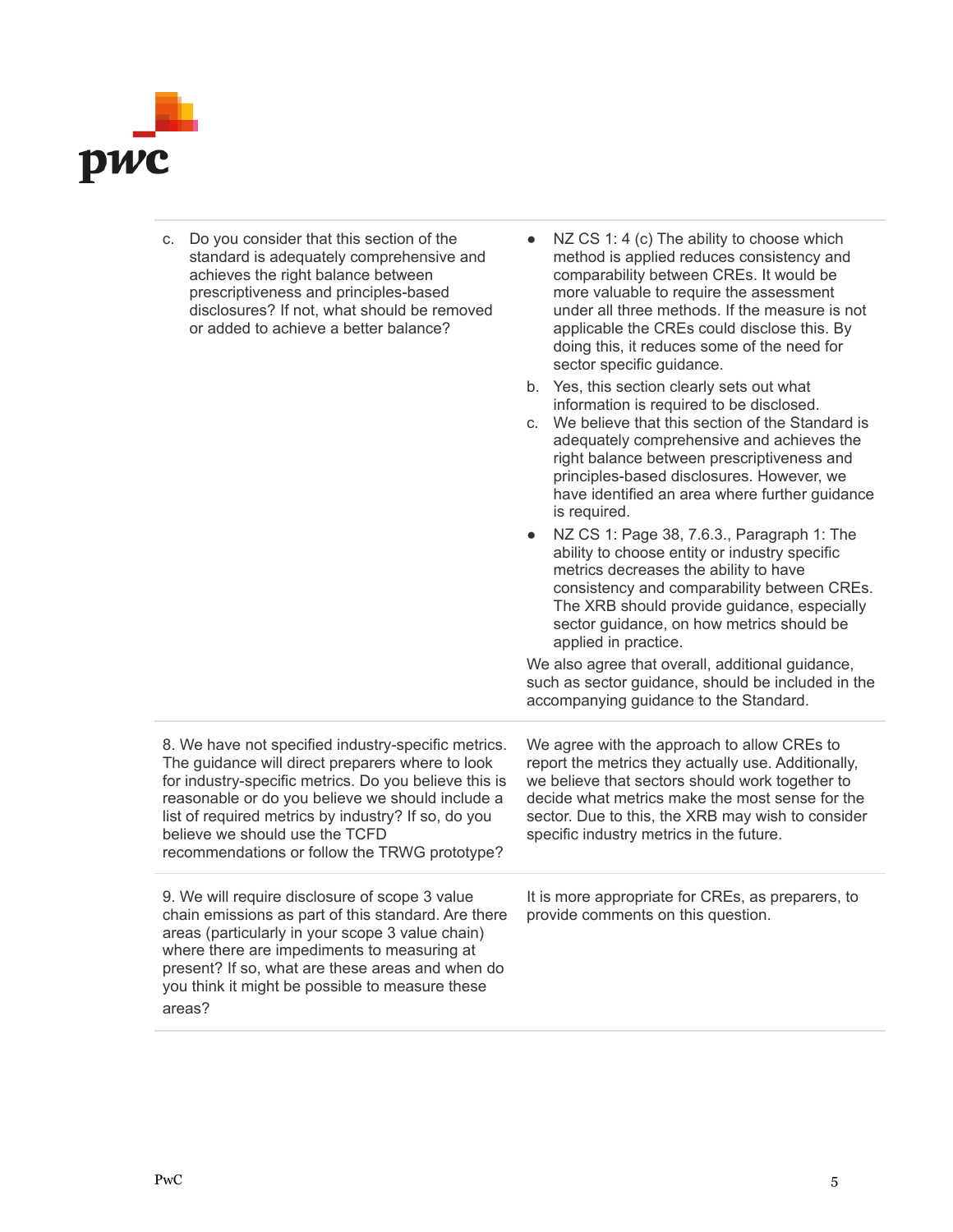

| 10. Paragraphs 8, 9 and 10 contain specific<br>requirements relating to the disclosure of GHG<br>emissions to facilitate the conduct of assurance<br>engagements in line with the requirement of<br>section 461ZH of the Financial Markets Conduct<br>Act. Do you have any observations or concerns<br>about these proposed requirements? | We have the following considerations for the XRB.<br>8(c): We recommend choosing one standard,<br>protocol and methodology that the CRE's GHG<br>emissions report is prepared in accordance<br>with.<br>8(d): We recommend choosing one<br>$\bullet$<br>consolidation approach for emissions.<br>8(c) and 8(d): By determining the<br>$\bullet$<br>methods/approach, it will ensure consistency<br>in GHG emissions reporting and assurance.<br>10: We recommend indicating where<br>$\bullet$<br>restatement is allowed and/or necessary.                                                                                                                                                    |
|-------------------------------------------------------------------------------------------------------------------------------------------------------------------------------------------------------------------------------------------------------------------------------------------------------------------------------------------|-----------------------------------------------------------------------------------------------------------------------------------------------------------------------------------------------------------------------------------------------------------------------------------------------------------------------------------------------------------------------------------------------------------------------------------------------------------------------------------------------------------------------------------------------------------------------------------------------------------------------------------------------------------------------------------------------|
| 11. Do you have any views on the defined terms<br>as they are currently proposed?                                                                                                                                                                                                                                                         | The following terms are either confusing or are not<br>defined:<br>Entities that are considered to have a higher<br>$\bullet$<br>level of public accountability (Page 11, Section<br>3.3, Paragraph 2). The definitions in XRB A1<br>and in NZ CS 1 do not appear to be aligned.<br>This may cause confusion. We recommend<br>that if these are intended to be two separate<br>categories that the XRB makes it clear which<br>category is required to apply Tier 1 NZ IFRS<br>and which entities are required to report under<br>NZ CS 1.<br>Capital Deployment (Page 20, Disclosure 4.<br>(a)<br>We have no other views or comments on the<br>defined terms as they are currently proposed. |
| 12. The XRB has proposed not providing first-time<br>adoption provisions for the Metrics and Targets<br>section of NZ CS 1. Do you agree? Why or why<br>not?                                                                                                                                                                              | It is more appropriate for CREs, as preparers, to<br>provide comments on this question.                                                                                                                                                                                                                                                                                                                                                                                                                                                                                                                                                                                                       |
| 13. The XRB proposes that the minimum level of<br>assurance for GHG emissions be set at limited<br>assurance. Do you agree?                                                                                                                                                                                                               | We agree that initially this is the most pragmatic<br>and reasonable approach.                                                                                                                                                                                                                                                                                                                                                                                                                                                                                                                                                                                                                |